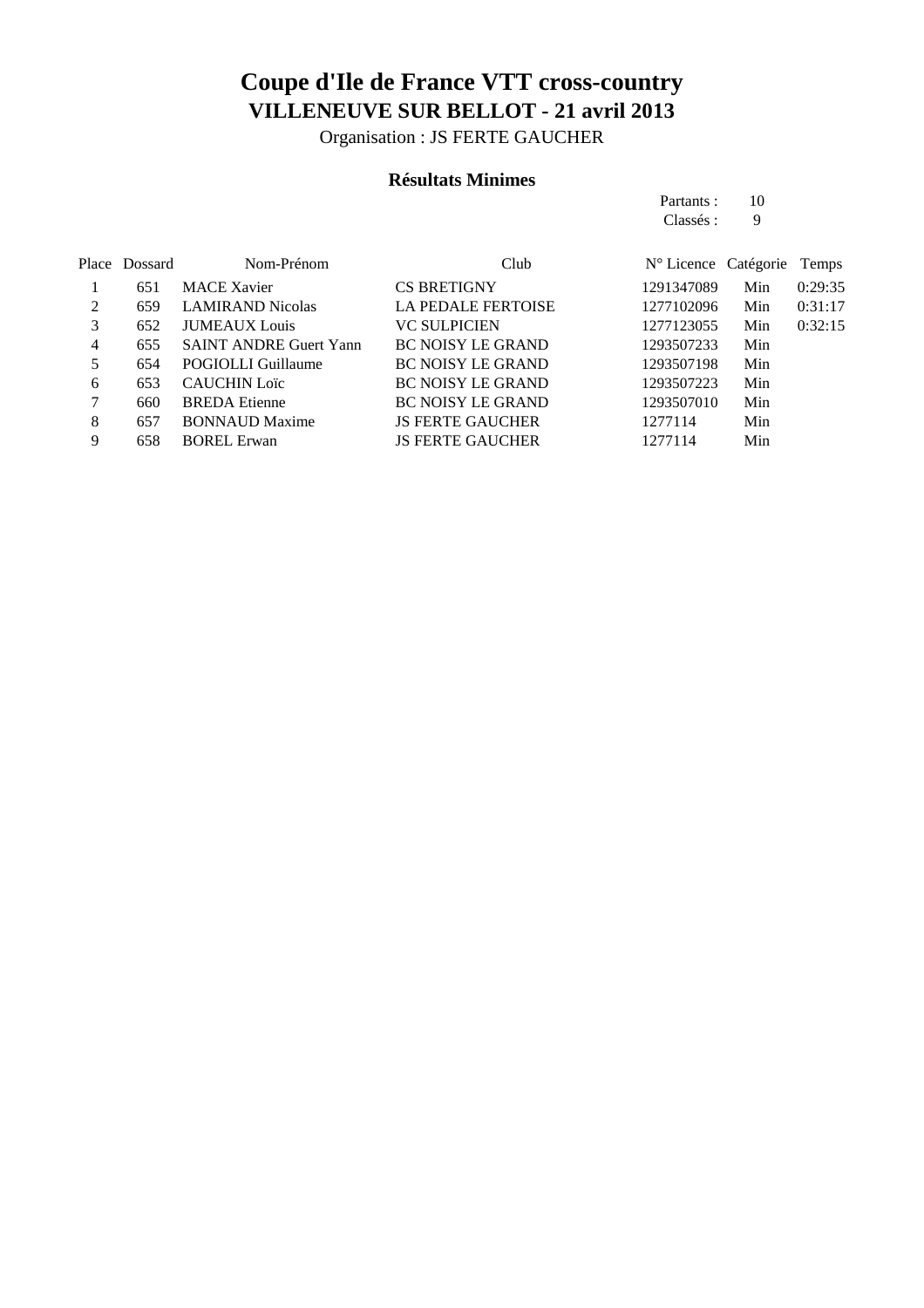Organisation : JS FERTE GAUCHER

#### **Résultats Scratch Cadettes Minimes Filles**

| Partants: | 5 |
|-----------|---|
| Classés : | 5 |

|   | Place Dossard | Nom-Prénom            | Club                       | N° Licence Catégorie Temps |                 |  |
|---|---------------|-----------------------|----------------------------|----------------------------|-----------------|--|
|   | 603           | <b>FONTAINE Elora</b> | US MAULOISE                | 1278228156                 | Min F $0:34:05$ |  |
| 2 | 601           | BALY Carla            | <b>BC NOISY LE GRAND</b>   | 1293507164                 | Min F $0:34:15$ |  |
| 3 |               | 502 JAFFRY Jennyfer   | <b>JS FERTE GAUCHER</b>    | 1277114                    | Cad F $0:35:05$ |  |
| 4 | 602           | RIBEIRO Léah          | <b>VC SAVIGNY SUR ORGE</b> | 1291301163                 | Min F $0:36:03$ |  |
| 5 |               | 501 GARNIER Mélanie   | VAL D'EUROPE TC            | 1277145030                 | Cad F $0:40:00$ |  |
|   |               |                       |                            |                            |                 |  |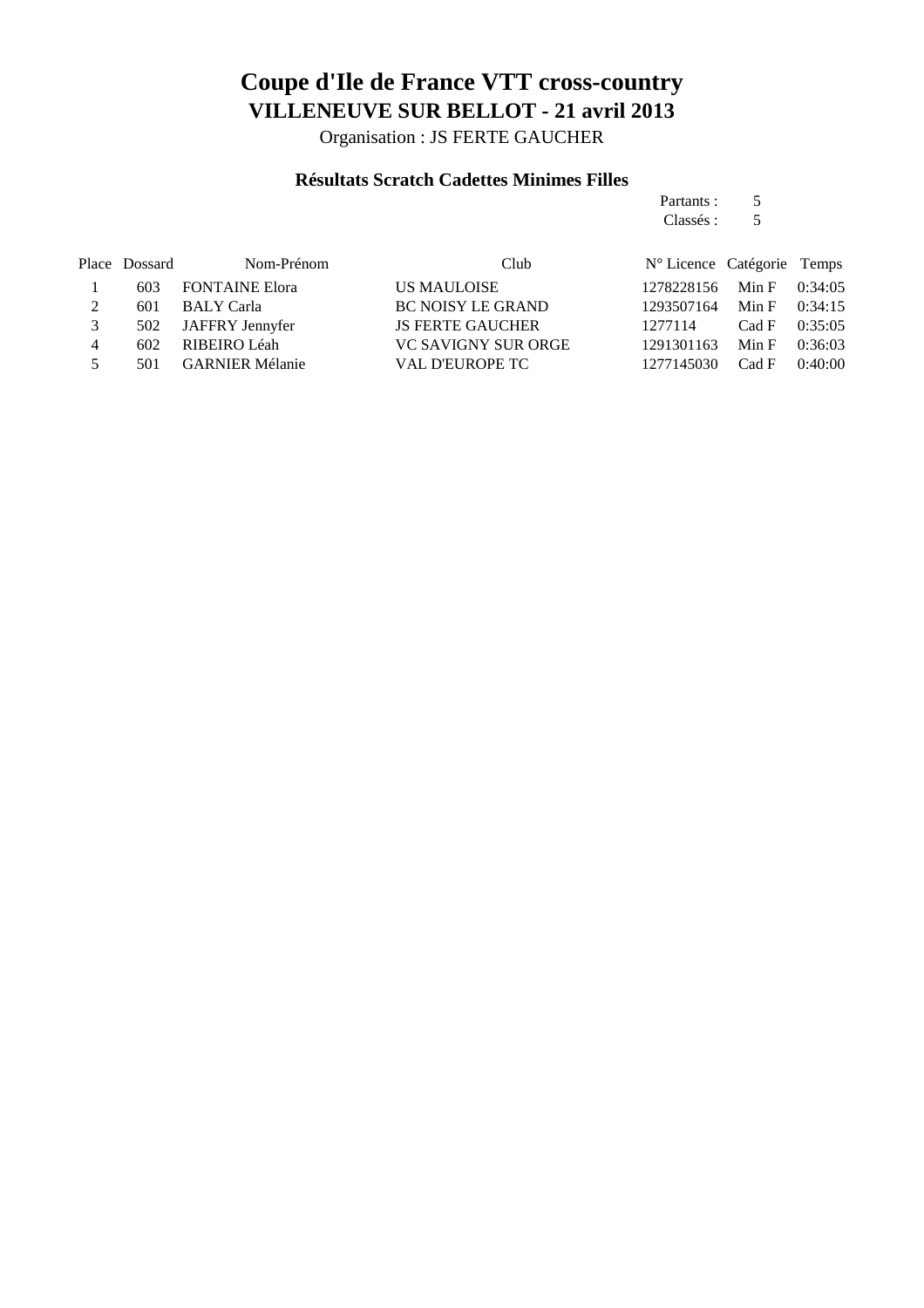Organisation : JS FERTE GAUCHER

#### **Résultats Cadets**

| Partants : | 16 |
|------------|----|
| Classés :  | 13 |
|            |    |

|    | Place Dossard | Nom-Prénom                | Club                         | N° Licence | Catégorie | Temps   |
|----|---------------|---------------------------|------------------------------|------------|-----------|---------|
|    | 551           | <b>MORAND Guillaume</b>   | <b>BC NOISY LE GRAND</b>     | 1293507048 | Cad       | 0:52:21 |
| 2  | 554           | DELVAL Florian            | <b>ROUE D'OR CONFLANAISE</b> | 1278210003 | Cad       | 0:53:08 |
| 3  | 552           | <b>POITEVIN Robin</b>     | <b>US DOMONT CYCLISME</b>    | 1295702004 | Cad       | 0:54:34 |
| 4  | 561           | <b>STUMPF</b> Florian     | <b>LA PEDALE FERTOISE</b>    | 1277102003 | Cad       | 0:55:40 |
| 5  | 555           | <b>PARMENTIER Hugo</b>    | <b>BC NOISY LE GRAND</b>     | 1293507196 | Cad       | 0:56:46 |
| 6  | 553           | <b>HANDJIAN Melvin</b>    | <b>BC NOISY LE GRAND</b>     | 1293507087 | Cad       | mt      |
| 7  | 564           | <b>GONTIER Lucas</b>      | <b>LA PEDALE FERTOISE</b>    | 1277102187 | Cad       | 0:58:01 |
| 8  | 559           | <b>MAILLARD</b> Félicien  | <b>JS FERTE GAUCHER</b>      | 1277114    | Cad       | 0:58:03 |
| 9  | 558           | <b>GOUESBIER</b> Vincent  | <b>JS FERTE GAUCHER</b>      | 1277114    | Cad       | 1:02:21 |
| 10 | 557           | <b>LECORDONNIER Ronan</b> | <b>ROUE D'OR CONFLANAISE</b> | 1278210151 | Cad       | 1:07:42 |
| 11 | 556           | <b>LACROIX Kévin</b>      | <b>BC NOISY LE GRAND</b>     | 1293507180 | Cad       | 1:09:52 |
| 12 | 567           | <b>GILLOOTS</b> Alexandre | NL                           |            | Cad       | 1:11:53 |
| 13 | 568           | <b>LENOIR Joffrey</b>     | <b>LA PEDALE FERTOISE</b>    | 1277102091 | Cad       | 1:19:01 |
|    |               |                           |                              |            |           |         |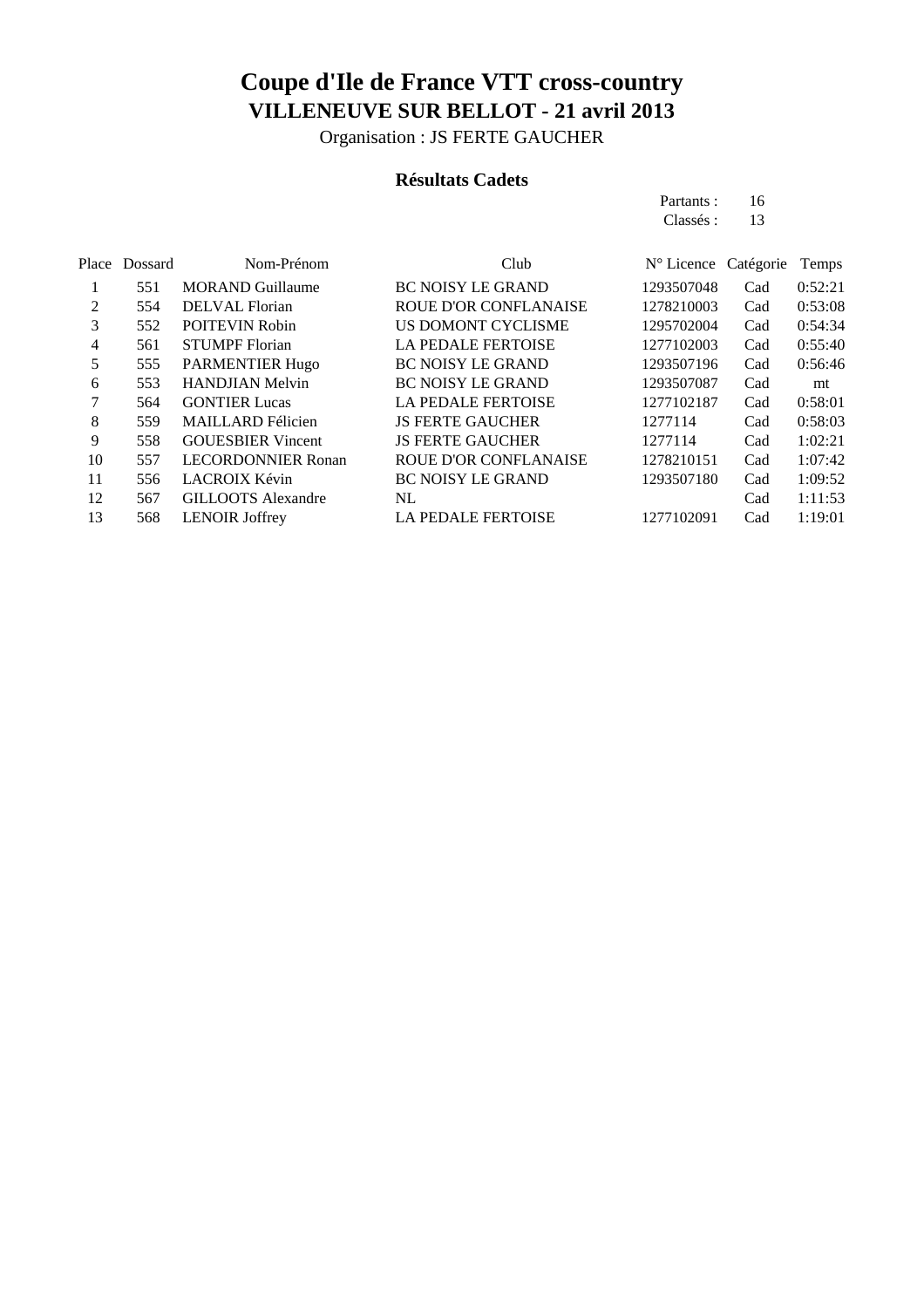Organisation : JS FERTE GAUCHER

#### **Résultats Juniors**

| Partants : | 10 |
|------------|----|
| Classés :  | 8  |

|   | Place Dossard | Nom-Prénom             | Club                       | $N^{\circ}$ Licence Catégorie |     | Temps         |
|---|---------------|------------------------|----------------------------|-------------------------------|-----|---------------|
|   | 159           | <b>MIRAMON</b> Pierre  | AC BAZANCOURT REIMS        | 0751013005                    | Jun | 1:21:20       |
|   | 151           | <b>CLABAUT</b> Sulivan | <b>BC NOISY LE GRAND</b>   | 1293507194                    | Jun | 1:22:34       |
|   | 152           | <b>ABAUZIT</b> Lucas   | <b>JS FERTE GAUCHER</b>    | 1277114326                    | Jun | 1:23:40       |
| 4 | 154           | <b>THIEBAULT Robin</b> | <b>LES BLEUS DE FRANCE</b> | 1292402016                    | Jun | 1:28:03       |
| 5 | 161           | <b>GIRAULT</b> Quentin | <b>TEAM VTT MAISSE</b>     | 1291325050                    | Jun | 1:28:46       |
| 6 | 155           | <b>LEDUC</b> Quentin   | <b>BC NOISY LE GRAND</b>   | 1293507152                    | Jun |               |
|   | 156           | <b>DEVAUX Valentin</b> | <b>LA PEDALE FERTOISE</b>  | 1277102020                    | Jun |               |
| 8 | 160           | <b>OSADNIK Alvin</b>   | <b>CC MENNECY VILLEROY</b> | 1291329017                    | Jun | $\lambda$ 1 T |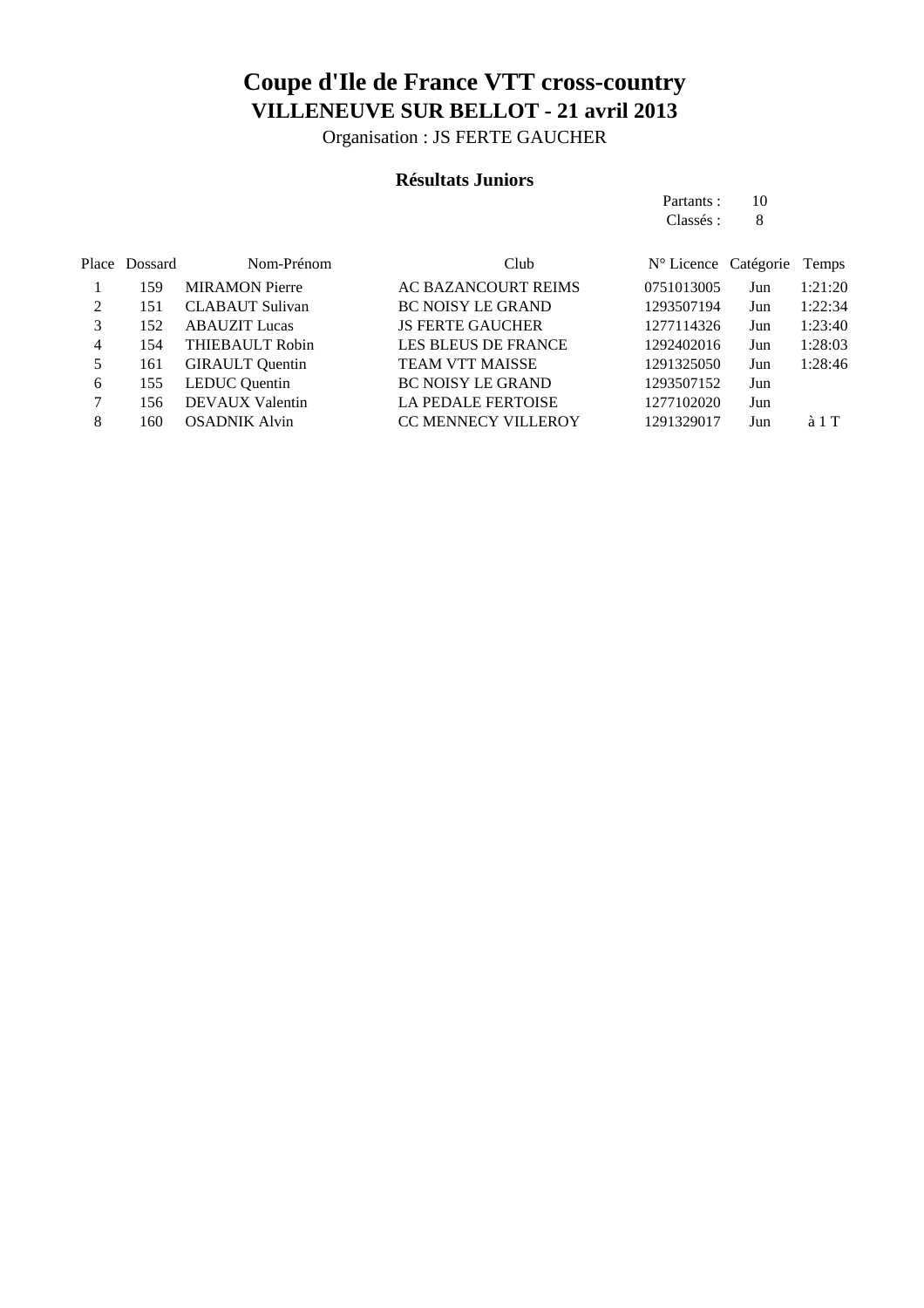Organisation : JS FERTE GAUCHER

#### **Résultats Seniors et Juniors Féminines**

|                |               |                          |                            | Partants :                    | 6     |         |
|----------------|---------------|--------------------------|----------------------------|-------------------------------|-------|---------|
|                |               |                          |                            | Classés :                     | 6     |         |
|                | Place Dossard | Nom-Prénom               | Club                       | $N^{\circ}$ Licence Catégorie |       | Temps   |
|                | 421           | <b>TEMPORELLI Karine</b> | <b>LES BLEUS DE FRANCE</b> | 1292402006                    | Sen F | 1:29:56 |
| $\mathcal{L}$  | 422           | <b>PHILIPPE Perrine</b>  | <b>CM AUBERVILLIERS 93</b> | 1293505476                    | Sen F | 1:39:12 |
| 3              | 423           | PFLUKE Lillian           | US METRO TRANSPORTS        | 1275024073                    | Sen F | 1:41:58 |
| $\overline{4}$ | 426           | <b>STUMPF Fanny</b>      | <b>LA PEDALE FERTOISE</b>  | 1277102087                    | Sen F | 1:54:28 |
| 5              | 424           | LEGROS Angeline          | <b>LES BLEUS DE FRANCE</b> | 1292402101                    | Sen F | 2:10:50 |
| 6              | 451           | <b>MACE</b> Charlotte    | US DOMONT CYCLISME         | 1295702003                    | Jun F | 2:15:00 |
|                |               |                          |                            |                               |       |         |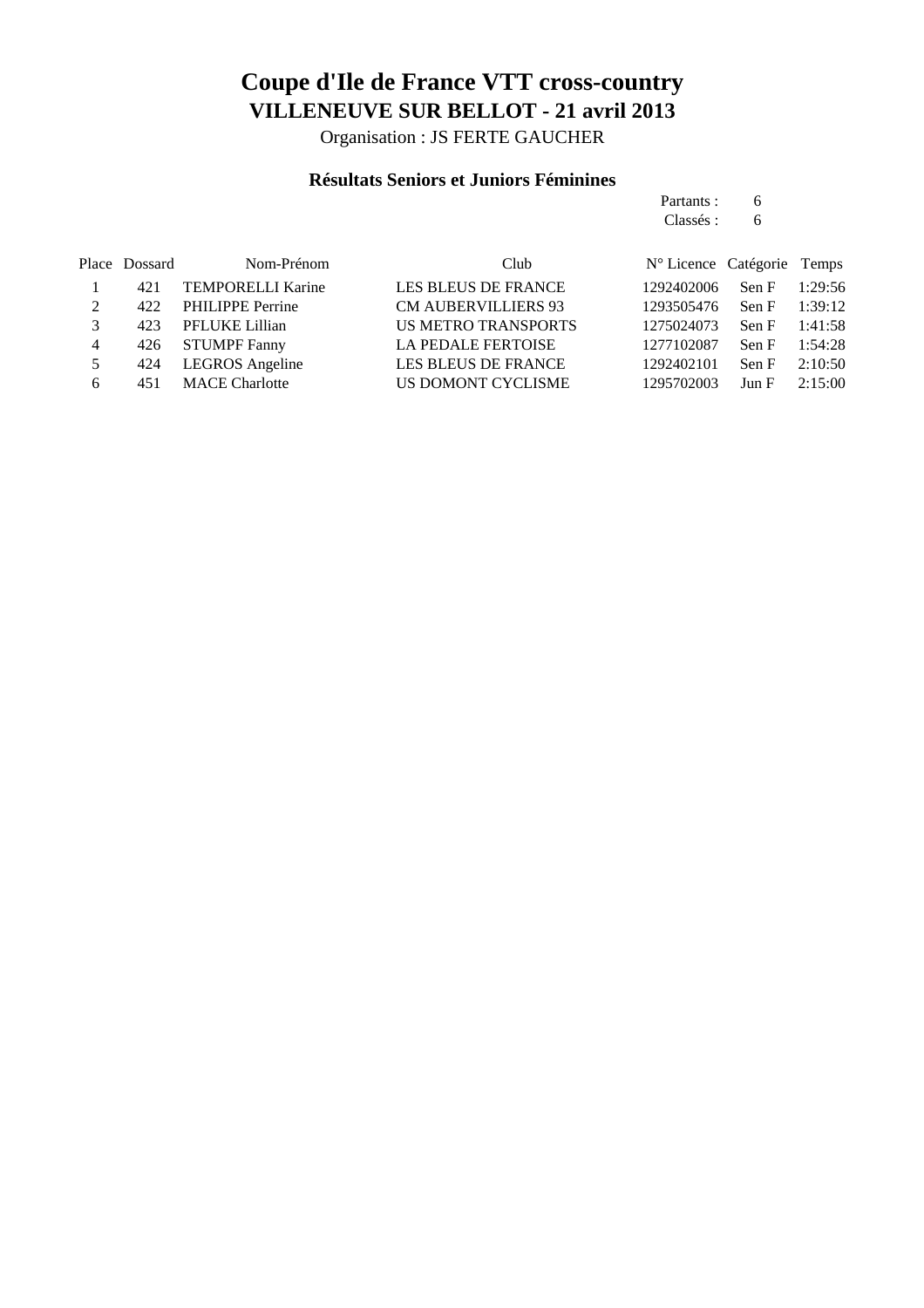Organisation : JS FERTE GAUCHER

#### **Résultats Espoirs**

| Partants: |  |
|-----------|--|
| Classés:  |  |

|   | Place Dossard | Nom-Prénom                    | Club                           | N° Licence Catégorie Temps |     |         |
|---|---------------|-------------------------------|--------------------------------|----------------------------|-----|---------|
|   | 101           | <b>BOURDEVAIRE Jean-Louis</b> | <b>LES BLEUS DE FRANCE</b>     | 1292402032                 | Esp | 1:42:10 |
| 2 | 107           | <b>DELALOT</b> Romain         | <b>CC NOGENT SUR OISE</b>      | 1960037316                 | Esp |         |
|   | 102           | <b>NOGUEIRA Romain</b>        | US DOMONT CYCLISME             | 1295702168                 | Esp |         |
| 4 | 104           | <b>VAILLANT</b> Pierre        | <b>TEAM CYCLO-CROSS VTT 91</b> | 1291336029                 | Esp |         |
|   | 105           | <b>GALON</b> Geoffrey         | NL                             | NL                         | Esp |         |
| 6 | 106           | MAJA Benjamin                 | EC BOUCLES DE LA MARNE         | 1277126002                 | Esp |         |
|   | 103           | <b>HAIN Nicolas</b>           | <b>OC GIF VTT</b>              | 1291333017                 | Esp |         |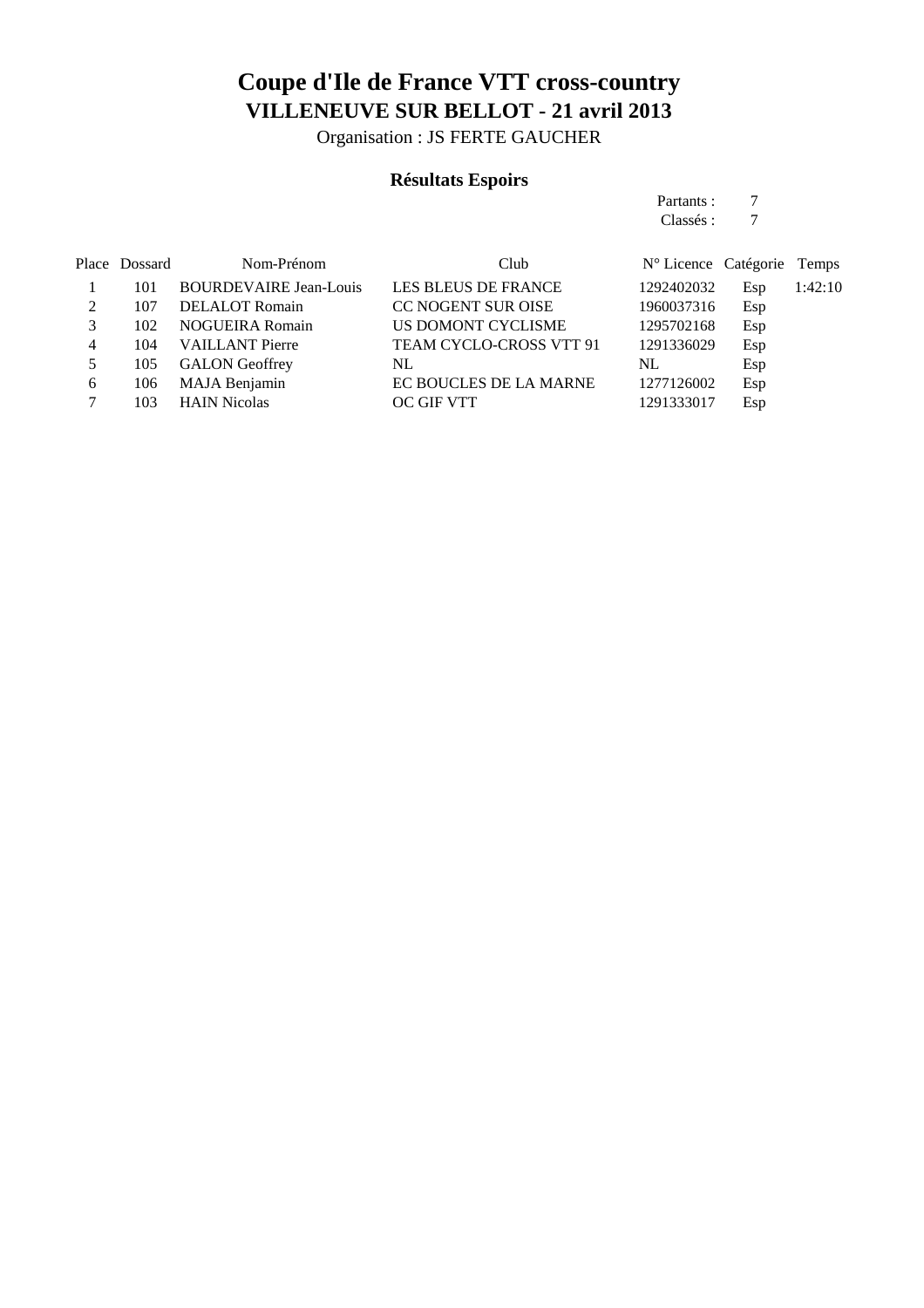Organisation : JS FERTE GAUCHER

#### **Résultats Seniors**

| Partants: | 15 |
|-----------|----|
| Classés : | 11 |

|                | Place Dossard | Nom-Prénom                | Club                        | $N^{\circ}$ Licence Catégorie |     | Temps         |
|----------------|---------------|---------------------------|-----------------------------|-------------------------------|-----|---------------|
|                |               | <b>CHARTIER Cédric</b>    | <b>LES BLEUS DE FRANCE</b>  | 1292402008                    | Sen | 1:35:28       |
| $\mathfrak{D}$ | 3             | LE CLAINCHE Jimmy         | US DOMONT CYCLISME          | 1295702076                    | Sen | 1:37:33       |
| 3              | 19            | <b>ISCHARD</b> Frédéric   | <b>LE CYCLE ALENCONNAIS</b> | 1761487022                    | Sen | 1:42:17       |
| 4              | 4             | N'GUYEN Maxime            | US DOMONT CYCLISME          | 1295702162                    | Sen | 1:42:31       |
| 5              | 2             | <b>BOURDEVAIRE Julien</b> | <b>LES BLEUS DE FRANCE</b>  | 1292402033                    | Sen |               |
| 6              | 7             | <b>TROCHON Philippe</b>   | <b>ACBB</b>                 | 1292408031                    | Sen |               |
|                | 8             | <b>LEGROS Thomas</b>      | <b>LES BLEUS DE FRANCE</b>  | 1292402002                    | Sen |               |
| 8              | 17            | <b>HANDELBERG Lucas</b>   | EC MONTGERON VIGNEUX        | 1291307010                    | Sen |               |
| 9              | 18            | <b>BOBLIQUE Arnaud</b>    | <b>EC CHÂTEAU THIERRY</b>   | 1902097222                    | Sen |               |
| 10             | 9             | <b>ARDIN Vincent</b>      | <b>VC SAVIGNY SUR ORGE</b>  | 1291301007                    | Sen |               |
| 11             | 22            | <b>BOUDO</b> Francis      | <b>LES KOYOTES</b>          | 1275003033                    | Sen | $\lambda$ 2 T |
|                |               |                           |                             |                               |     |               |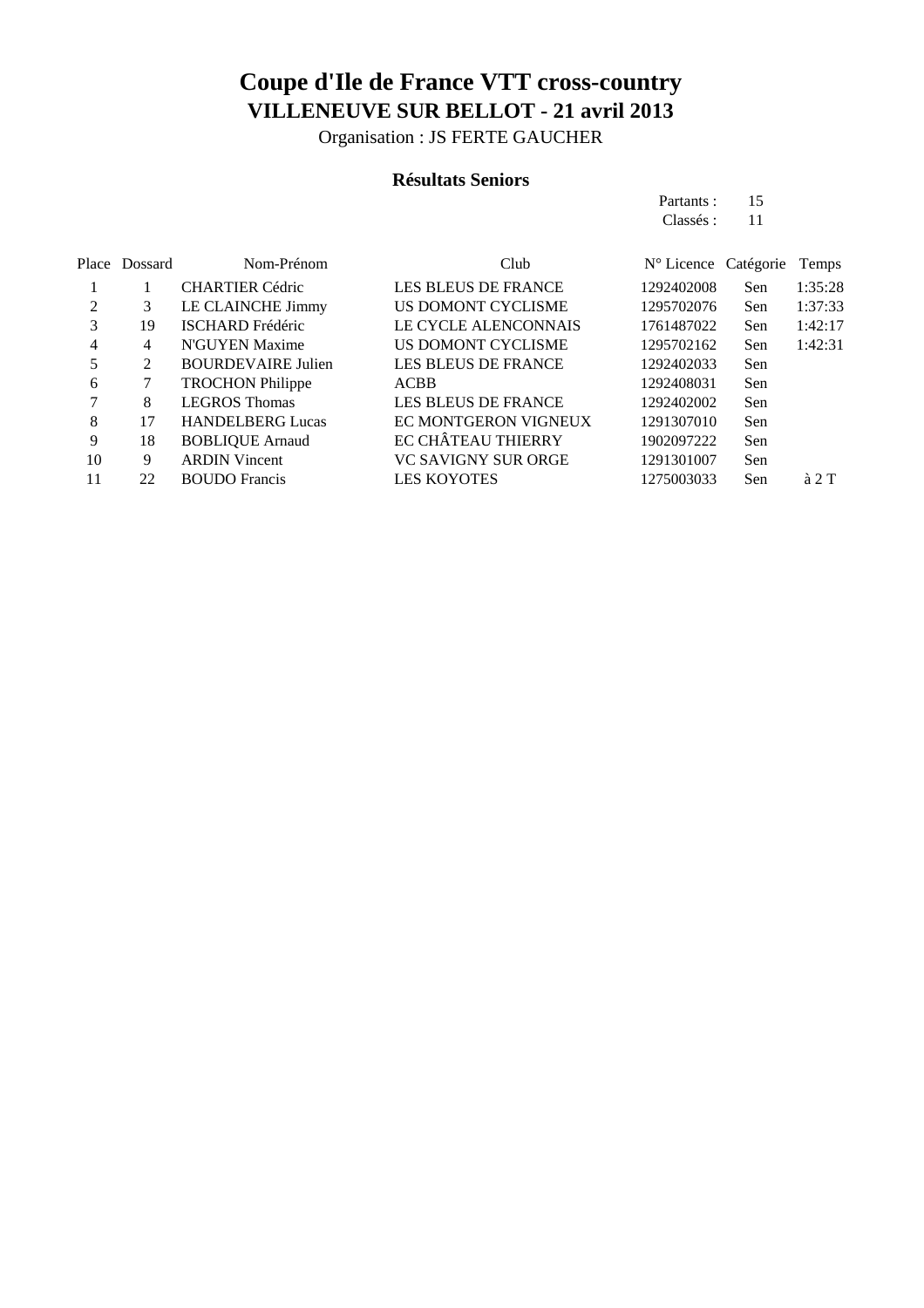Organisation : JS FERTE GAUCHER

#### **Résultats Masters 1 et 2**

| Partants : | 21 |
|------------|----|
| Classés :  | 16 |
|            |    |

| Place | Dossard | Nom-Prénom                     | Club                       | N° Licence Catégorie |           | Temps         |
|-------|---------|--------------------------------|----------------------------|----------------------|-----------|---------------|
| 1     | 201     | <b>LOMBARDI</b> Vincent        | US DOMONT CYCLISME         | 1295702108           | Mas $1/2$ | 1:36:35       |
| 2     | 206     | <b>DEHEYN</b> Thibaut          | <b>LES BLEUS DE FRANCE</b> | 1292402020           | Mas $1/2$ |               |
| 3     | 220     | PERROCHON Cyril                | <b>LES BLEUS DE FRANCE</b> | 1292402121           | Mas $1/2$ |               |
| 4     | 205     | <b>FORLINI</b> Grégory         | <b>BC NOISY LE GRAND</b>   | 1293507068           | Mas $1/2$ |               |
| 5     | 203     | <b>FERNANDES</b> José          | US DOMONT CYCLISME         | 1295702080           | Mas $1/2$ |               |
| 6     | 223     | <b>BARDINI</b> Ludovic         | <b>BC NOISY LE GRAND</b>   | 1293507081           | Mas $1/2$ |               |
|       | 214     | <b>BRIANT</b> Joao             | VC SAVIGNY SUR ORGE        | 1291301169           | Mas $1/2$ |               |
| 8     | 219     | PRUVOST Jérôme                 | <b>LES BLEUS DE FRANCE</b> | 1292402027           | Mas $1/2$ |               |
| 9     | 204     | <b>NARI</b> Olivier            | AS CORBEIL ESSONNES        | 1291302340           | Mas $1/2$ |               |
| 10    | 215     | <b>COLLARD</b> Jean-Christophe | UC BORDS DE MARNE          | 1294616002           | Mas $1/2$ |               |
| 11    | 211     | LE POTTIER Frédéric            | US DOMONT CYCLISME         | 1295702              | Mas $1/2$ |               |
| 12    | 225     | <b>TERNOIS Eric</b>            | <b>CM AUBERVILLIERS 93</b> | 1293505499           | Mas $1/2$ | $\lambda$ 1 T |
| 13    | 217     | <b>BUZON Franck</b>            | <b>BC NOISY LE GRAND</b>   | 1293507018           | Mas $1/2$ |               |
| 14    | 213     | <b>THEVENIN Fabrice</b>        | <b>LA PEDALE FERTOISE</b>  | 1277102077           | Mas $1/2$ |               |
| 15    | 218     | <b>SOUFFLET David</b>          | NL                         |                      | Mas $1/2$ |               |
| 16    | 222     | <b>BICHET</b> Fabrice          | NL                         | NL                   | Mas $1/2$ |               |
|       |         |                                |                            |                      |           |               |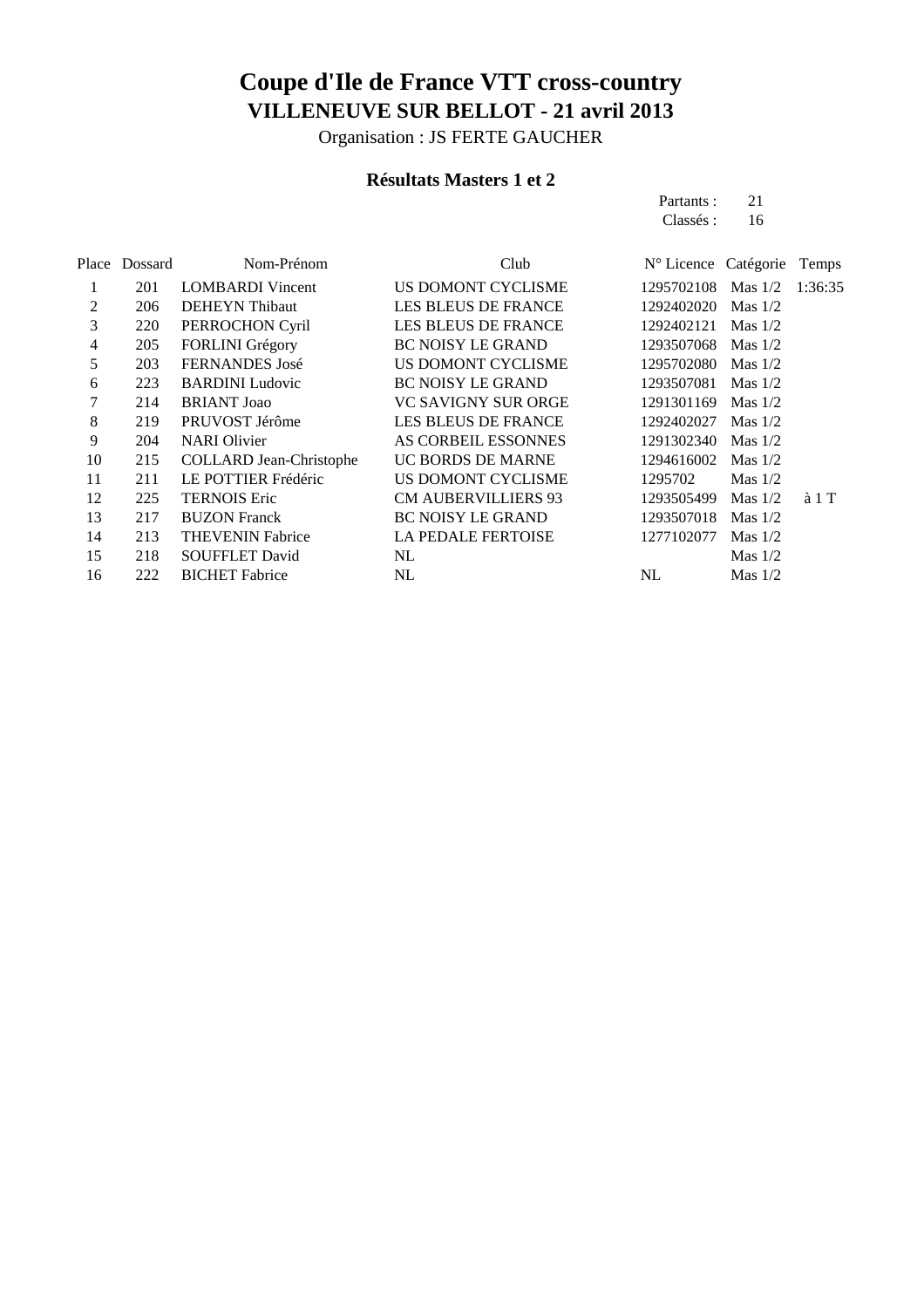Organisation : JS FERTE GAUCHER

#### **Résultats Masters 3-4-5**

Partants : 39<br>Classés : 36 Classés :

|                  | Place Dossard | Nom-Prénom                  | Club                       | N° Licence Catégorie Temps |           |                  |
|------------------|---------------|-----------------------------|----------------------------|----------------------------|-----------|------------------|
| $\mathbf{1}$     | 371           | <b>CRENEL Didier</b>        | US DOMONT CYCLISME         | 1295702037                 | Mas 5     | 1:16:30          |
| $\boldsymbol{2}$ | 301           | DEL DIN Stéphane            | <b>ESC MEAUX</b>           | 1277101103                 | Mas 3/4   | 1:19:54          |
| $\overline{3}$   | 303           | PAUCHARD Stéphane           | <b>ESC MEAUX</b>           | 1277101266                 | Mas 3/4   | 1:20:33          |
| $\overline{4}$   | 302           | <b>POITEVIN Francis</b>     | US DOMONT CYCLISME         | 1295702006                 | Mas $3/4$ | 1:21:05          |
| 5                | 372           | PACHOT Stéphane             | EC MORSANG SUR ORGE        | 1291339029                 | Mas 5     | 1:22:44          |
| 6                | 307           | <b>BREHIER Hugues</b>       | EC MONTGERON VIGNEUX       | 1291307001                 | Mas 3/4   |                  |
| $\overline{7}$   | 304           | <b>PORTIER Eric</b>         | <b>NL</b>                  |                            | Mas 3/4   |                  |
| $8\,$            | 374           | <b>BULLIOT</b> Jean-Michel  | EC MONTGERON VIGNEUX       | 1291307189                 | Mas 5     | 1:24:41          |
| 9                | 305           | <b>LELONG Olivier</b>       | LA PEDALE FERTOISE         | 1277102167                 | Mas 3/4   |                  |
| 10               | 309           | <b>PARMENTIER Franck</b>    | <b>BC NOISY LE GRAND</b>   | 1293507203                 | Mas $3/4$ |                  |
| 11               | 373           | <b>GRANGE Jean-Claude</b>   | LES BLEUS DE FRANCE        | 1292402012                 | Mas 5     |                  |
| 12               | 314           | <b>CATHENOZ Thibaut</b>     | <b>BC NOISY LE GRAND</b>   | 1293507188                 | Mas 3/4   |                  |
| 13               | 325           | <b>PAJOT Pascal</b>         | UC GIEN SPORT              | 1845070108                 | Mas 3/4   |                  |
| 14               | 310           | <b>DONATI</b> Jean-François | <b>US RIS ORANGIS</b>      | 1291322062                 | Mas 3/4   |                  |
| 15               | 375           | <b>BARTLET Frédéric</b>     | UC TRILPORT PAYS DE MEAUX  | 1277132039                 | Mas 5     |                  |
| 16               | 313           | CASTILLO Frédéric           | UCM VENEUX LES SABLONS     | 1277142025                 | Mas 3/4   |                  |
| 17               | 308           | <b>MICHOUT Eric</b>         | <b>US METRO TRANSPORTS</b> | 1275024237                 | Mas $3/4$ |                  |
| 18               | 380           | PHILIPP Jean-Jacques        | EC BOUCLES DE LA MARNE     | 1277126096                 | Mas 5     |                  |
| 19               | 312           | <b>MEYER Raoul</b>          | EC MONTGERON VIGNEUX       | 1291307234                 | Mas 3/4   |                  |
| 20               | 315           | <b>CERRADA Pascal</b>       | <b>ESC MEAUX</b>           | 1277101041                 | Mas $3/4$ |                  |
| 21               | 323           | <b>CHABANAUD Ludovic</b>    | <b>US METRO TRANSPORTS</b> | 1275024264                 | Mas 3/4   |                  |
| 22               | 382           | <b>GARRIC Christian</b>     | <b>US BOIS ST DENIS</b>    | 1293532001                 | Mas 5     |                  |
| 23               | 324           | <b>MULLER Christophe</b>    | UC TRILPORT PAYS DE MEAUX  | 1277132002                 | Mas 3/4   |                  |
| 24               | 381           | <b>THEVENET Valéry</b>      | PARISIS A.C. 95            | 1295714084                 | Mas 5     |                  |
| 25               | 322           | <b>STUMPF Franck</b>        | LA PEDALE FERTOISE         | 1277102022                 | Mas $3/4$ |                  |
| 26               | 319           | <b>LOPEZ Bruno</b>          | LA PEDALE FERTOISE         | 1277102018                 | Mas 3/4   |                  |
| 27               | 316           | <b>HANDJIAN</b> Pierre      | <b>BC NOISY LE GRAND</b>   | 1293507149                 | Mas $3/4$ |                  |
| 28               | 328           | <b>NOEL Franck</b>          | <b>LES KOYOTES</b>         | 1275003006                 | Mas 3/4   |                  |
| 29               | 379           | <b>PEAN Thierry</b>         | LA PEDALE FERTOISE         | 1277102081                 | Mas 5     |                  |
| 30               | 376           | <b>LIGNIER Pascal</b>       | <b>ESC MEAUX</b>           | 1277101023                 | Mas 5     |                  |
| 31               | 317           | <b>OSADNIK Alain</b>        | CC MENNECY VILLEROY        | 1291329016                 | Mas 3/4   |                  |
| 32               | 321           | PROFIT Serge                | <b>LA PEDALE FERTOISE</b>  | 1277102128                 | Mas $3/4$ |                  |
| 33               | 377           | <b>GRAZIANI</b> René        | <b>ESC MEAUX</b>           | 1277101360                 | Mas 5     |                  |
| 34               | 378           | FAGES Olivier               | <b>BC NOISY LE GRAND</b>   | 1293507061                 | Mas 5     |                  |
| 35               | 320           | <b>GONTIER Frédéric</b>     | LA PEDALE FERTOISE         | 1277102194                 | Mas 3/4   | a <sub>1</sub> T |
| 36               | 318           | <b>GUILLEMOT Gilles</b>     | LES BLEUS DE FRANCE        | 1292402026                 | Mas 3/4   |                  |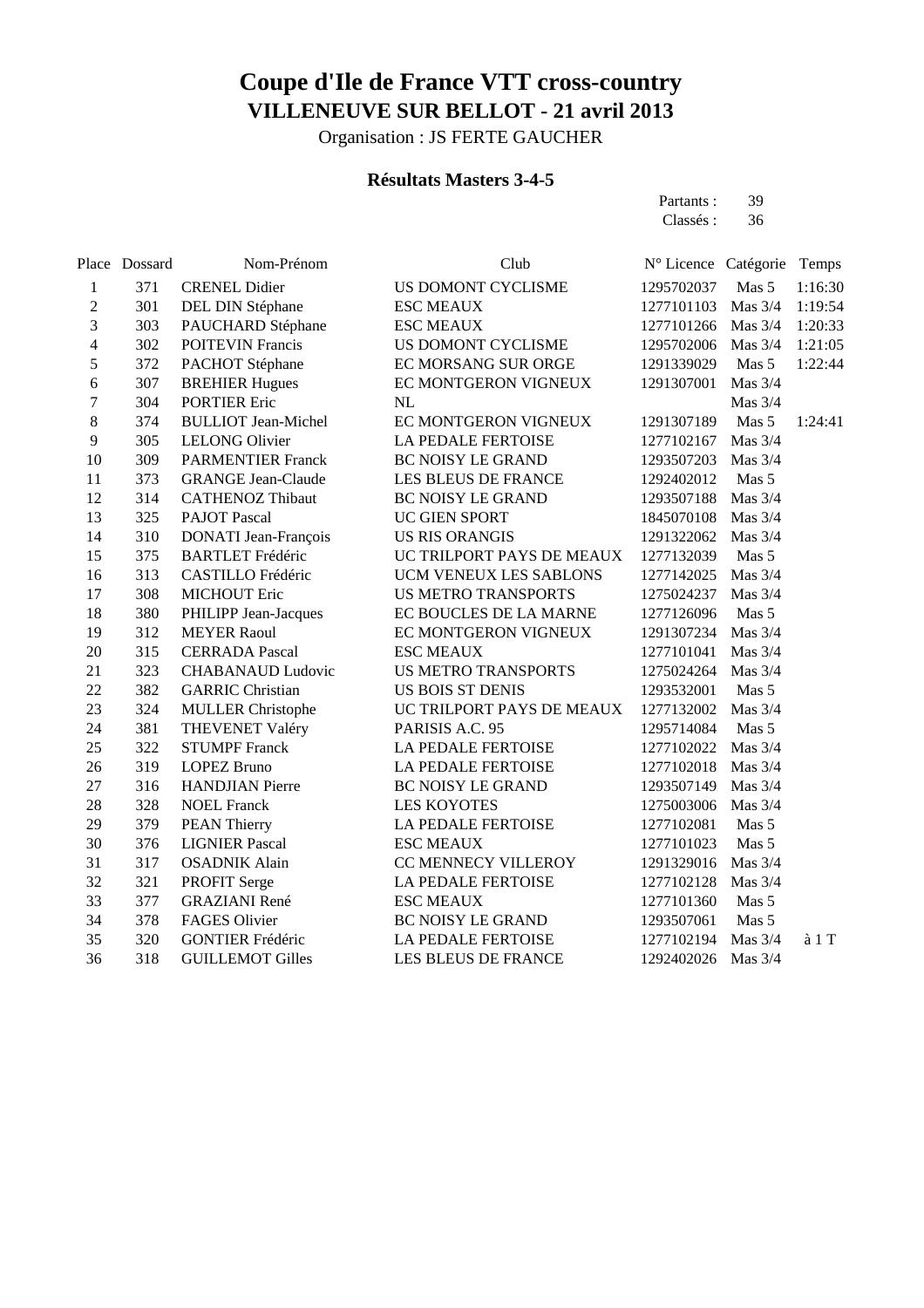Organisation : JS FERTE GAUCHER

#### **Résultats Tandems**

| Partants : | 6 |
|------------|---|
| Classés :  | 6 |
|            |   |

|               | Place Dossard | Nom-Prénom              | Club                       | N° Licence Catégorie Temps |     |               |
|---------------|---------------|-------------------------|----------------------------|----------------------------|-----|---------------|
|               | 401a          | <b>GRANGE Sébastien</b> | <b>LES BLEUS DE FRANCE</b> | 1292402013                 | Tan | 1:24:05       |
|               | 401 b         | FREMINET Jérôme         | LES BLEUS DE FRANCE        | 1292402070                 | Tan |               |
| $\mathcal{L}$ |               | 402a SARTORI Laurent    | LES BLEUS DE FRANCE        | 1292402103                 | Tan | ######        |
|               | 402b          | ROCHA Serge             | <b>LES BLEUS DE FRANCE</b> | 1292402115                 | Tan |               |
|               | 40За          | <b>BIARNE Marc</b>      | EC BOUCLES DE LA MARNE     | 1277126007                 | Tan | $\lambda$ 1 T |
|               | 403h          | <b>BIARNE Alain</b>     | EC BOUCLES DE LA MARNE     | 1277126143                 | Tan |               |